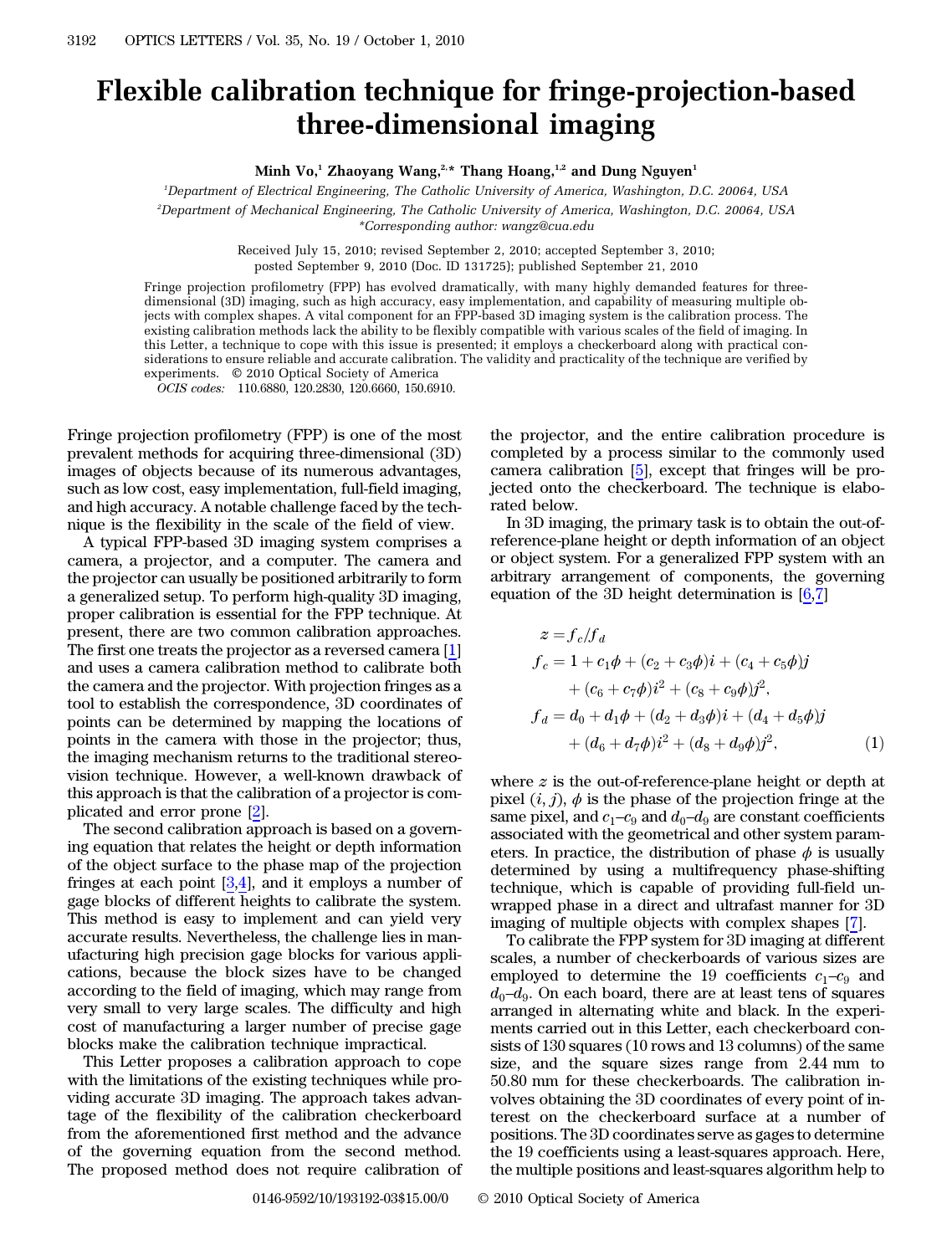<span id="page-1-2"></span>

Fig. 1. (Color online) Representative images of system calibration: checkerboard with projection fringes, unwrapped phase map, and out-of-reference-plane height map.

ensure high accuracy and fidelity. The technical details are described as follows.

The proposed calibration technique requires capturing a series of images of the checkerboard at different positions with phase-shifted fringes projected on the board. For each position, a clear checkerboard image can be obtained by adding up the captured fringe images. The clear checkerboard images at all the positions are subsequently used to find the intrinsic and extrinsic parameters of the camera [5,8]. The intrinsic parameters are useful for correcting the distortion of the camera lens, and the extrinsic parameters (i.e., the transformation matrix) are needed for detecting the 3D coordinates of each point on the checkerboard. Defining the points in the camera and world coordinate system as  $\{x_c, y_c, z_c\}^T$  and  ${x_w, y_w, z_w}^T$ , respectively, and setting  $z_w$  to 0 without loss of generality, a simple relation between the camera and world coordinate systems is expressed as

<span id="page-1-0"></span>
$$
\begin{Bmatrix} x_c \\ y_c \\ z_c \end{Bmatrix} = \begin{bmatrix} R_{11} & R_{12} & T_1 \\ R_{21} & R_{22} & T_2 \\ R_{31} & R_{32} & T_3 \end{bmatrix} \begin{Bmatrix} x_w \\ y_w \\ 1 \end{Bmatrix},
$$
 (2)

where  $R$  and  $T$  denote the rotation and translation elements of the transformation matrix, respectively. Since  $x_w$  and  $y_w$  for each corner of the checkerboard are precisely known, Eq. ([2\)](#page-1-0) allows the locations of all the board corners in the camera coordinate system to be found. Letting the checkerboard surface at the first position be the reference plane, the plane can be described as

$$
Ax_c^r + By_c^r + Cz_c^r + 1 = 0,
$$
 (3)

<span id="page-1-1"></span>where  $A$ ,  $B$ , and  $C$  are the planar parameters, and  $\{x_c^r, y_c^r, z_c^r\}^T$  indicates an arbitrary point on the reference<br>checkerboard plane. Although only three corner points checkerboard plane. Although only three corner points are needed to form a plane, using all the corners to solve for the three planar parameters with a least-squares algorithm helps to enhance the accuracy.

Once  $A$ ,  $B$ , and  $C$  in Eq. [\(3](#page-1-1)) are finalized, the height of each corner on the checkerboard at any other position  $\{x_c, y_c, z_c\}^T$ , with respect to the reference plane, can be expressed as

<span id="page-1-3"></span>

Fig. 2. (Color online) 3D imaging results of a plate with gage blocks.

|                             | Table 1. Actual and Measured Heights |  |  |  |
|-----------------------------|--------------------------------------|--|--|--|
| of Gage Blocks <sup>a</sup> |                                      |  |  |  |

<span id="page-1-4"></span>

| Block No. | Actual         | Measured       | Error              |  |
|-----------|----------------|----------------|--------------------|--|
|           | 25.40          | 25.16          | $-0.24$            |  |
| 2<br>3    | 19.05<br>6.35  | 19.23<br>6.27  | 0.18<br>$-0.08$    |  |
| 4         | 6.35           | 6.28           | $-0.07$            |  |
| 5<br>6    | 12.70<br>15.88 | 12.59<br>15.71 | $-0.11$<br>$-0.17$ |  |
|           | 9.53           | 9.63           | 0.10               |  |
| 8         | 101.60         | 101.42         | $-0.18$            |  |
| 9         | 50.80          | 50.95          | 0.15               |  |

a Unit: millimeters.

$$
z^{b} = \frac{Ax_{c} + By_{c} + Cz_{c} + 1}{\sqrt{A^{2} + B^{2} + C^{2}}}.
$$
\n(4)

A bilinear interpolation process is performed to obtain the out-of-reference-plane heights of the points within the white regions on the checkerboard. It is noted that every point in the black regions is excluded because the phase  $\phi$  there contains high noise. Figure [1](#page-1-2) shows a representative image of the checkerboard with fringes projected onto it, the corresponding unwrapped phase map, and the out-of-reference-plane height map.

After the unwrapped phase  $\phi$  and height  $z^b$  distributions of the points at all the checkerboard positions are obtained, the system calibration can be carried out to determine the coefficients  $c_1-c_9$  and  $d_0-d_9$  through minimizing a nonlinear least-squares error defined as

$$
S = \sum_{k=1}^{m} \left( \frac{f_c}{f_d} - z_k^b \right)^2, \tag{5}
$$

where  $z_k^b$  denotes the absolute out-of-reference-plane heights of the points on the checkerboards at various positions,  $k$  is the ordinal number of each point, and  $m$  is the total number of points valid for calibration. The leastsquares criterion requires

$$
\frac{\partial S}{\partial c_p} = 0, \quad p = 1, 2, ..., 9, \quad \frac{\partial S}{\partial d_q} = 0, \quad q = 0, 1, ..., 9.
$$
 (6)  
The coefficients  $c_1 - c_9$  and  $d_0 - d_9$  can be determined by

 $\overline{\partial c_p} = 0$ ,  $p = 1, 2, ..., 9$ ,  $\overline{\partial d_q} = 0$ ,  $q = 0, 1, ..., 9$ . (6)<br>The coefficients  $c_1 - c_9$  and  $d_0 - d_9$  can be determined by<br>using Levenberg–Marquardt algorithm, where an initial guess can be provided by minimizing a linear leastsquares error in the form of  $S = \sum_{k=1}^{m} (f_c - f_d z_k^b)^2$ . It is noted that at least three different positions of the noted that at least three different positions of the checkerboard must be utilized to correctly determine the coefficients because of the complexity of the governing equation and the simplicity of each board-plane

<span id="page-1-5"></span>

Fig. 3. (Color online) Conch shell and its 3D images from four views.